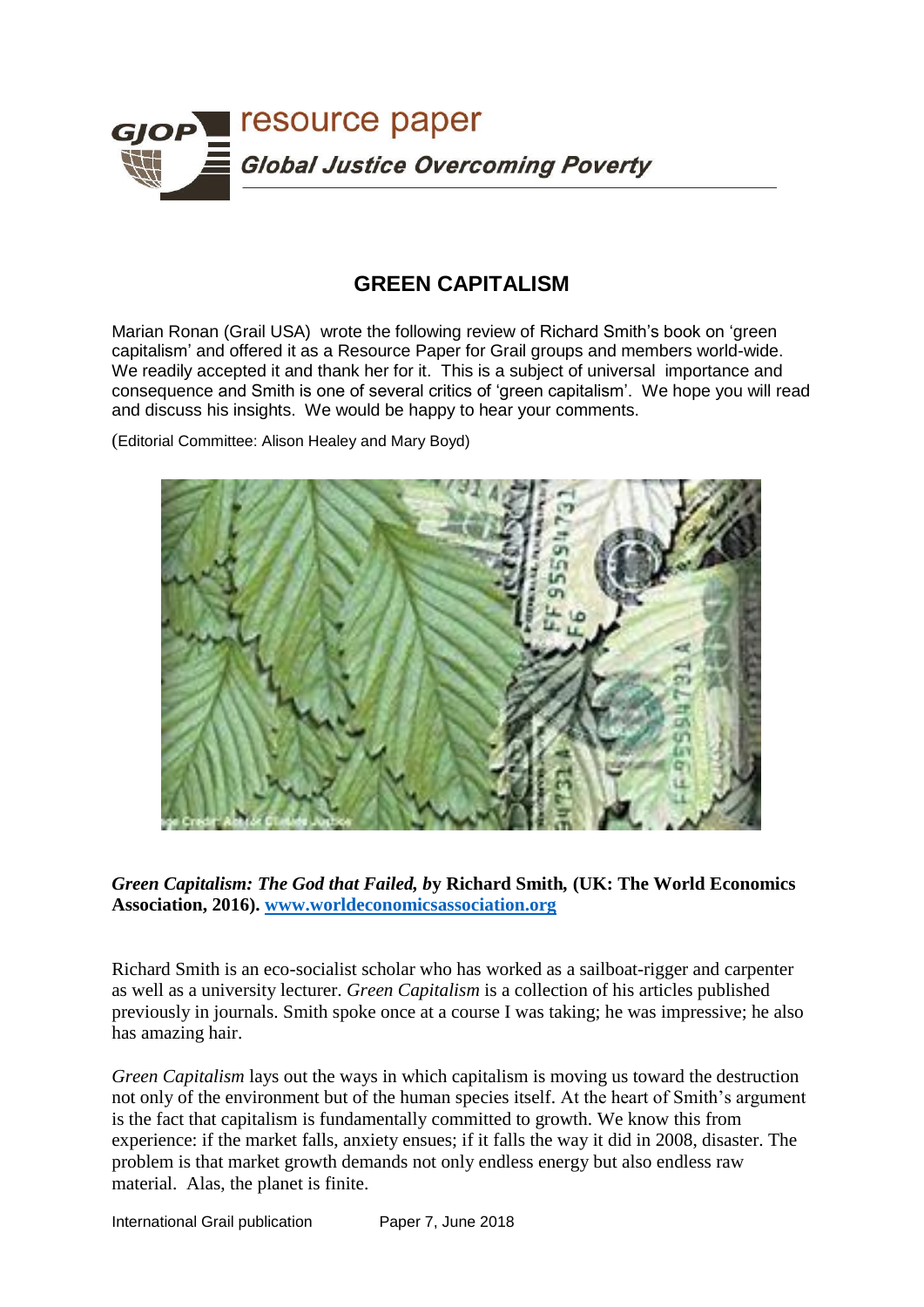Why, Smith asks, even as the environmental situation is getting steadily worse—with global carbon emissions now growing at a rate four times greater than in the years 1990 - 1999 and Heads of State lamenting the situation at global climate summits year after year––why are nations not doing what is needed to stop the catastrophe?

The book's first chapter traces the problem back to the origins of capitalist thinking in the work of the British economists, particularly Adam Smith.

Before the industrial revolution most production was aimed at use, not exchange. By the late 18<sup>th</sup> century, however, Britain had shifted to production for market exchange, a system governed by an 'invisible hand'. Instead of communities getting together to decide what they need, the 'invisible hand'––the profit motive––moves producers to find cheaper raw material, innovate their production methods, reinvest their profits to grow their means of production, seek out new markets, and of course, reduce wages. The 'invisible hand' increases wealth for some people but ignores the future harmful effects of the profit-making process.

In the second chapter, the author addresses claims that 'steady-state' capitalism, that is, a capitalist economy that does not grow, will solve the environmental crisis. But a steady-state (non-growth) economy is incompatible with capitalism. This is the case because 'grow or die' is the law of survival in the marketplace. A company that stops growing, that stops winning at competition, is crushed or bought out by larger firms.

Also, if there's no growth, there's no increase in jobs. If a government sets quotas on production to protect the environment, it is voted out of office; that's why none of the global climate meetings have resulted in any mandatory government actions. What we need is to shut down virtually the entire coal industry, drastically reduce the production of fossil fuels, and phase out toxic chemicals. Capitalism won't (can't) do this. Only an economic democracy based on human needs can.

In the third chapter, Smith challenges the 'green capitalism' promoted by Paul Hawken and others. They argue that such strategies as green technology (e.g., electric cars), carbon taxes, avoidance of genetically engineered products and buying of organic foods, will make capitalism compatible with environmental well-being. Smith, on the other hand, demonstrates that only a massive contraction of the industrial economy can possibly 'save the humans'; and that tiny 'green' measures, such as slightly smaller caps on plastic water bottles, don't come anywhere near meeting the problem**.**

Smith examines the shifts made by major environmental groups since the 1980s: from once organising big political protests to now collaborating with corporations, certifying inadequate practices as 'green' in exchange for donations. But a major problem is that huge areas of the economy simply can't be 'greened'. As Smith argues persuasively:

- Carbon tax efforts have failed because the limits set by governments were too low to make a difference.
- 'Cap and trade' efforts have failed because corporations effectively lobby governments to reduce the costs involved.
- Even more, such measures don't work because they don't put a limit on production itself; they just raise prices somewhat. The reduction in greenhouse gas (GHG) emissions that are essential to 'saving the humans<sup>['</sup> demands massive cuts in virtually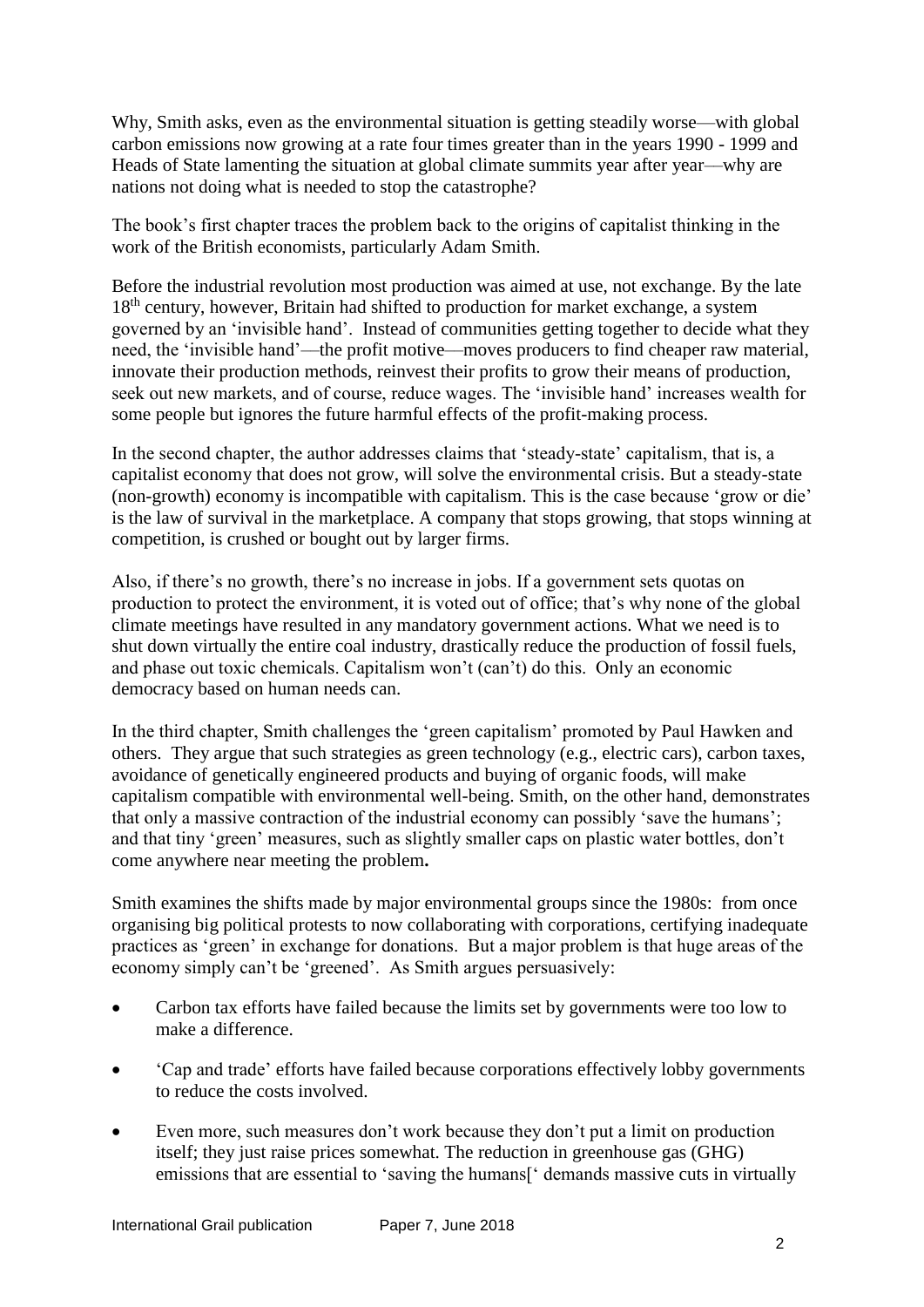everything. This is because almost everything is made from fossil fuels: the synthetic fertilisers that drive our agriculture, the fibres in our clothes, our phones, computers, televisions, the internet.

To sum up Chapter 3, the notion promoted by 'green capitalists' that there is some painless form of green economic growth is pure fantasy. Smith argues that only a 'visible hand of direct economic planning to re-organise the world's economy to meet the needs of humans and the environment can solve the global problems we face'.

Chapter 4 confronts the problem of 'jobs vs. the environment'. Smith begins with the 'extreme extraction' crisis, resulting from every government on the planet exploiting all the resources it possibly can. Smith, a China specialist, importantly reports that China's recent 8% annual economic growth is driven by its use of nearly half of the world's coal, steel, copper and other resources. But USA's use of resources is also ballooning. For example, there is a massive increase in the size of homes; there are escalating sales of heavier vehicles that consume more resources and flat screen televisions, and more electricity used for airconditioning than the electricity consumption of the entire African continent.

Smith explains compellingly how capitalism requires growing the economy for job growth as well as for profits. When you reduce the extraction of resources, unemployment goes up. But saving the planet requires a 90 % reduction in GHG emissions and to achieve this, we have to shut down fossil fuel-related industries—not just those producing energy, but those that produce disposable, unneeded products that drive the job market.

75% of GHG emissions are emitted by manufacturing, transportation, agriculture, animal farming, deforestation, etc. The only way to achieve the essential 90% reduction is to stop disposable consumerism and produce essential products only in such a way that they will last a long, long time. We could then shift jobs from commodity production to 'caring industries'––universal public health care, universal public education, universal organic gardening, environmental remediation, retro-fitting, upgrading and restoring existing housing, re-afforestation.

Finally, in Chapter 5, Smith consolidates his previous arguments into 'six theses on saving the humans'. He bases these theses on the 'Keeling Curve', a measurement of CO2 levels launched in 1958 which shows that emissions have increased from 0.7 parts per million (ppm) per year in the early 1960s to 2.74 ppm in 2013, the biggest increase then ever recorded. We are, Smith warns us, 'sleepwalking to extinction'.

*Thesis 1:* Capitalism is driving our ecological collapse. (Global population doubled between 1950 and 2000 but resource consumption increased 600%).

*Thesis 2:* The solutions are 'blindingly obvious' but we aren't engaging them because capitalism demands economic growth and profit, which in turn demand, self-defeating actions. For example, shutting down USA coal-fired power plants makes no difference if we export the coal so as to continue making money from it.

*Thesis 3:* Since capitalism is inherently incapable of changing our patterns of planetary destruction, our only option is to shift to an economy that is planned globally, nationally, and regionally. This means coming together to agree to stopping growth in the Global North; closing down the finance industry; re-organising and re-structuring in order to make the products we do need to be durable and able to be shared; investing in social needs such as